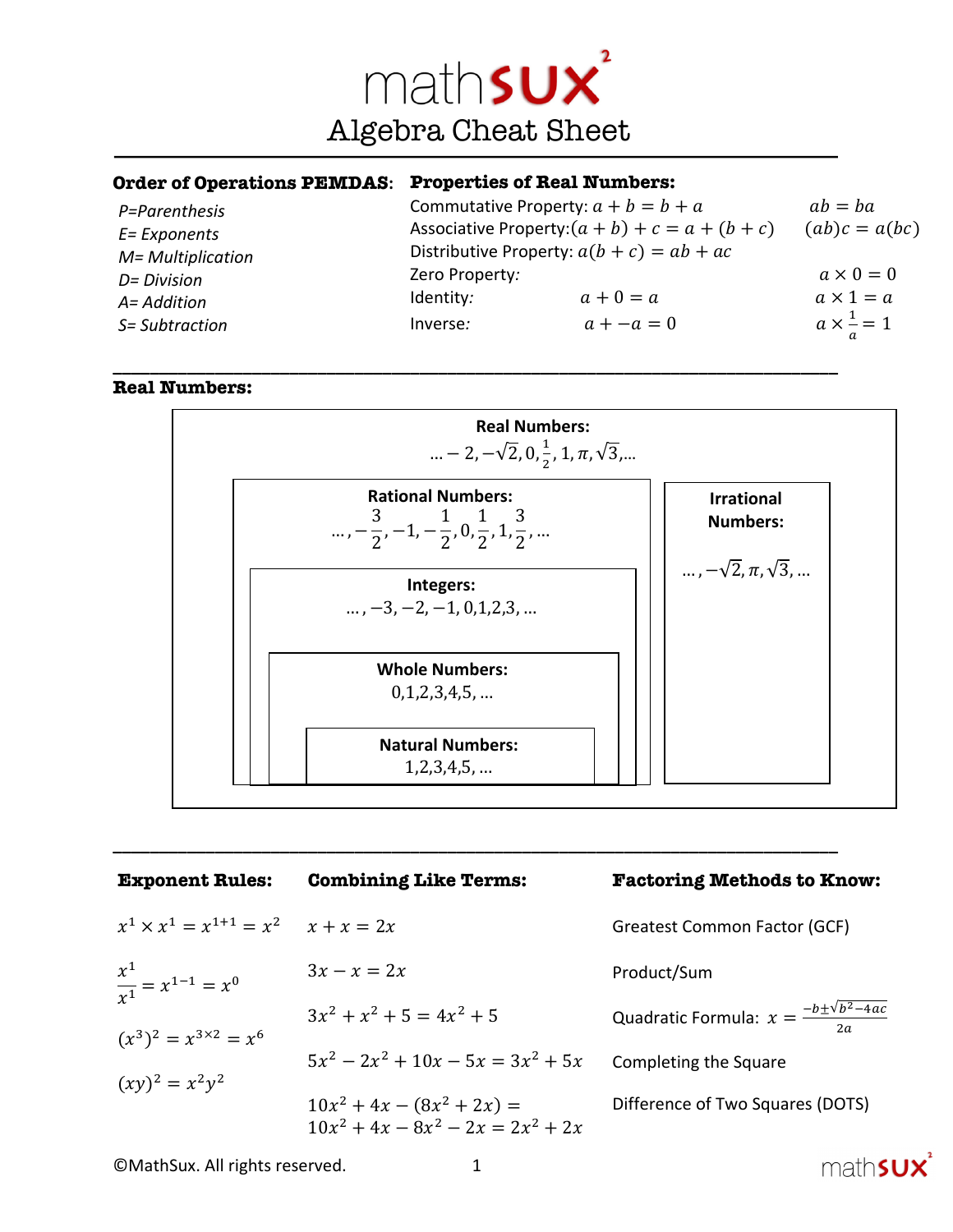

## **Functions and their Graphs:**



## **Measures of Central Tendency:**

## **Mean**: Average

**Median**: Middle *(put numbers in order and find middle)* **Mode**: "Most" *(number that appears the most)* **Q1**: Quartile 1=Median of first half of data **Q2**: Quartile 2=Median of all data **Q3**: Quartile 3=Median of second half of data

©MathSux. All rights reserved. 2

# **Box and Whisker Plot:**



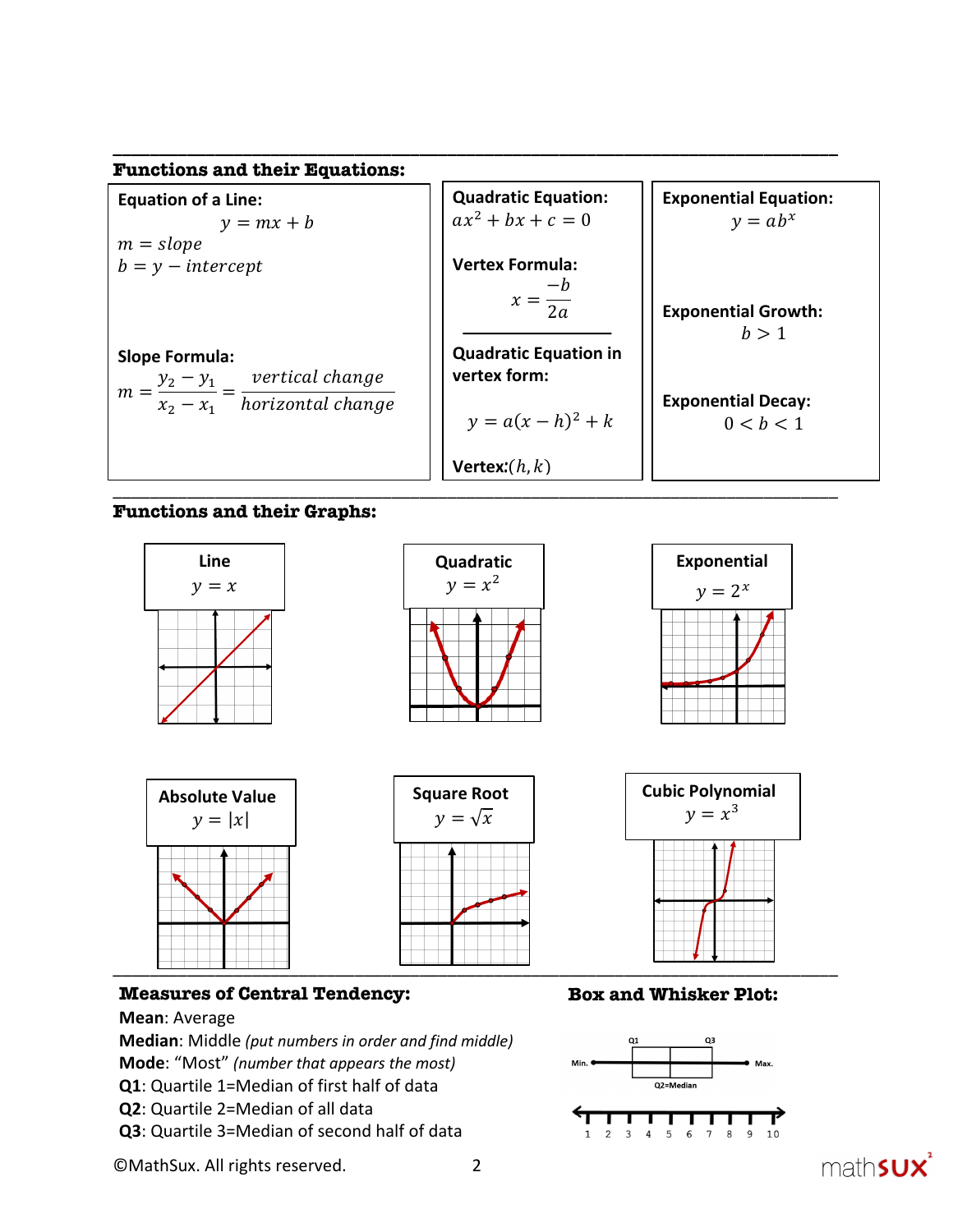#### **Geometric Sequence Formula:**

(Use when a sequence is formed by multiplying or dividing a number)  $a_n = a_1 r^{n-1}$  $a_n$  = Term Value  $a_1$  = First Term  $n = Term$  Number  $r = Common Ratio$ 

#### **Compound Interest Formula:**

$$
A = P(1 + \frac{r}{n})^{nt}
$$

 $P = Principle$  $r = Interest rate$  $n = number of compoundings per year$  $t = Total number of years$ 

**Solve for F:** 
$$
C = \frac{5}{9}(F - 32)
$$

$$
C = \frac{5}{9}(F - 32)
$$
  
\n
$$
\frac{5}{9} = \frac{6}{9}\sqrt{2 + 4\sqrt{2}}
$$
  
\n
$$
\frac{9}{5}C = F - 32
$$
  
\n
$$
\frac{9}{5}C + 32 = F
$$

#### **Arithmetic Sequence Formula:**

(Use when a sequence is formed by adding or subtracting a number)  $a_n = a_1 + (n-1)d$  $a_n$  = Term Value  $a_1$  = First Term  $n = Term$  Number  $d = Common$  Difference

## **Simplifying Radicals:**

$$
\sqrt{4} = 2
$$

\_\_\_\_\_\_\_\_\_\_\_\_\_\_\_\_\_\_\_\_\_\_\_\_\_\_\_\_\_\_\_\_\_\_\_\_\_\_\_\_\_\_\_\_\_\_\_\_\_\_\_\_\_\_\_\_\_\_\_\_\_\_\_\_\_\_\_\_\_\_\_\_\_\_\_\_\_\_

$$
\sqrt{40} = \sqrt{4 \cdot 10} = \sqrt{4}\sqrt{10} = 2\sqrt{10}
$$
  

$$
2\sqrt{18} + \sqrt{32} = 2\sqrt{9 \cdot 2} + \sqrt{16 \cdot 2}
$$
  

$$
= 2\sqrt{9}\sqrt{2} + \sqrt{16}\sqrt{2}
$$
  

$$
= 2 \cdot 3\sqrt{2} + 4\sqrt{2}
$$
  

$$
= 6\sqrt{2} + 4\sqrt{2}
$$

**Transformations of a Parabola:**  $f(x) = x^2$ :



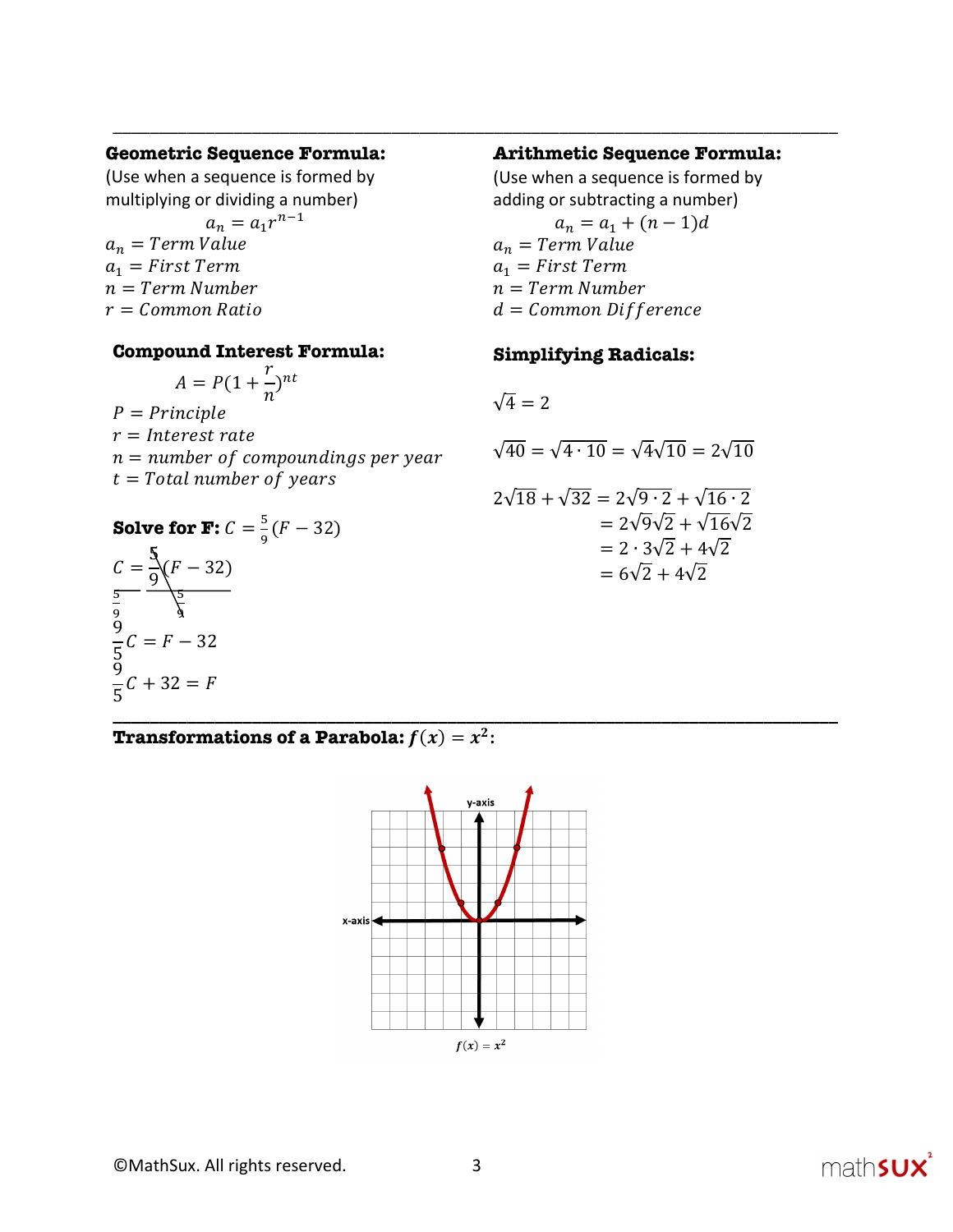| <b>Function</b><br><b>Transformation</b> | What does it do to the graph?                                                   |                         |
|------------------------------------------|---------------------------------------------------------------------------------|-------------------------|
|                                          |                                                                                 |                         |
| $y = f(x) + C$                           | $C > 0$ moves up<br>$C < 0$ moves down                                          | $f(x) = x^2 + 2$        |
|                                          |                                                                                 |                         |
| $y = f(x + C)$                           | $C > 0$ moves left<br>$C < 0$ moves right                                       |                         |
|                                          |                                                                                 | $f(x) = (x^2 + 2)$      |
| $y = cf(x)$                              | $C > 1$ moves closer to $y - axis$<br>$0 < C < 1$ moves further from $y - axis$ |                         |
|                                          |                                                                                 | $f(x) = 2x^2$           |
| $y=-f(x)$                                | Reflection in the $x - axis$                                                    | $f(x) = -x^2$           |
| $y = f(-x)$                              | Reflection in the $y - axis$                                                    | y-axis<br>$f(x) = -x^2$ |